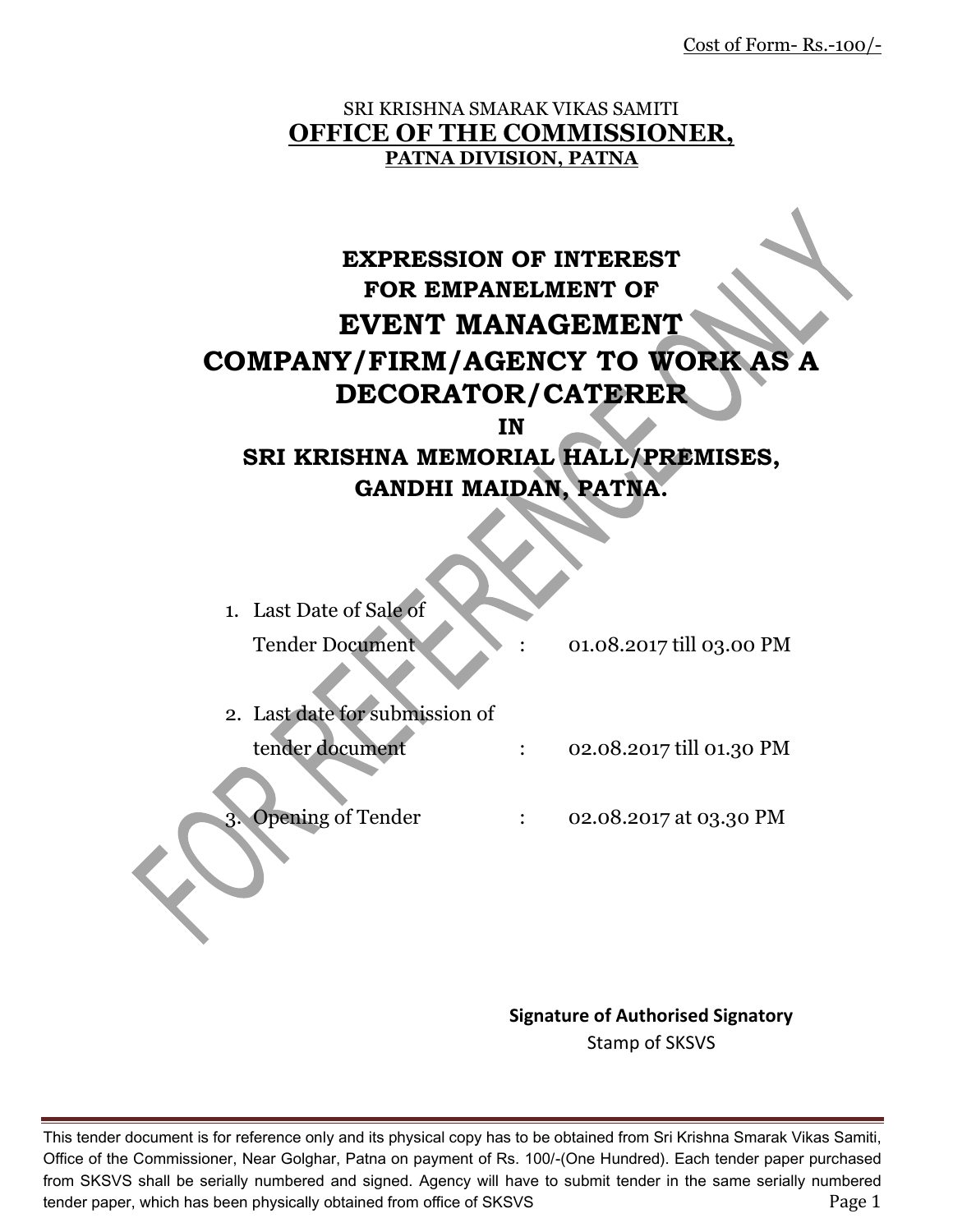# **INTRODUCTION**

Sri Krishna Smarak Vikas Samiti (SKSVS) is a non–profit society registered under the Society Registration Act 21, 1860. It is a body bestowed with authority for management of Gandhi Maidan and Sri Krishna Memorial Hall, Patna. The vision for setting up of this society is to broaden, enhance and enrich public facilities at Gandhi Maidan and at Sri Krishna Memorial Hall. Samiti may engage with and leverage resources from private and public entities for organizing events and activities and may also jointly organize cultural events at Gandhi Maidan and at Sri Krishna Memorial Hall. It is the competent authority for making allocation of space/ hall/ premises in Gandhi Maidan and in Sri Krishna Memorial Hall.

Sri Krishna Memorial Hall built in 1976 is a multipurpose conference hall located near Gandhi Maidan, Patna. It is named after Sri Krishna Sinha, the first chief minister of Bihar. The hall seating capacity of 1734 people in the auditorium and 100 people in the conference hall.

## **Description of Tender**

SKSVS is seeking an Event management Company/Firm/Agency to work as a Decorator/Caterer in Sri Krishna Memorial Hall/Premises, Patna. Hence this Expression of Interest (EOI) is called from the interested and suitable company/ firm/agency.

SKSVS will empanel three (3) agencies to work as a Decorator/Caterer in SKM Hall/ Premises, Gandhi Maidan, Patna.

If for any reason the three agencies are not empanelled/finalise, then SKSVS has the right to cancel the tender and re-tender it.

#### **Description of Work**

Empanelled agency (contractor) will be regarded as an Official Event Manager/ Decorator/Caterer for SKM Hall/Premises. The agency will work only for the organisers who will book hall/premises by SKSVS. Empanelled agency will have the right to erect pandals, stage, lighting work, flower decorations, crockery work, security service etc. or any other hiring items in the SKM Hall/Premises. No other agency will be allowed to do the above job in SKM Hall/Premises.

This tender document is for reference only and its physical copy has to be obtained from Sri Krishna Smarak Vikas Samiti, Office of the Commissioner, Near Golghar, Patna on payment of Rs. 100/-(One Hundred). Each tender paper purchased from SKSVS shall be serially numbered and signed. Agency will have to submit tender in the same serially numbered tender paper, which has been physically obtained from office of SKSVS **Page 2** and the state of  $\sim$  Page 2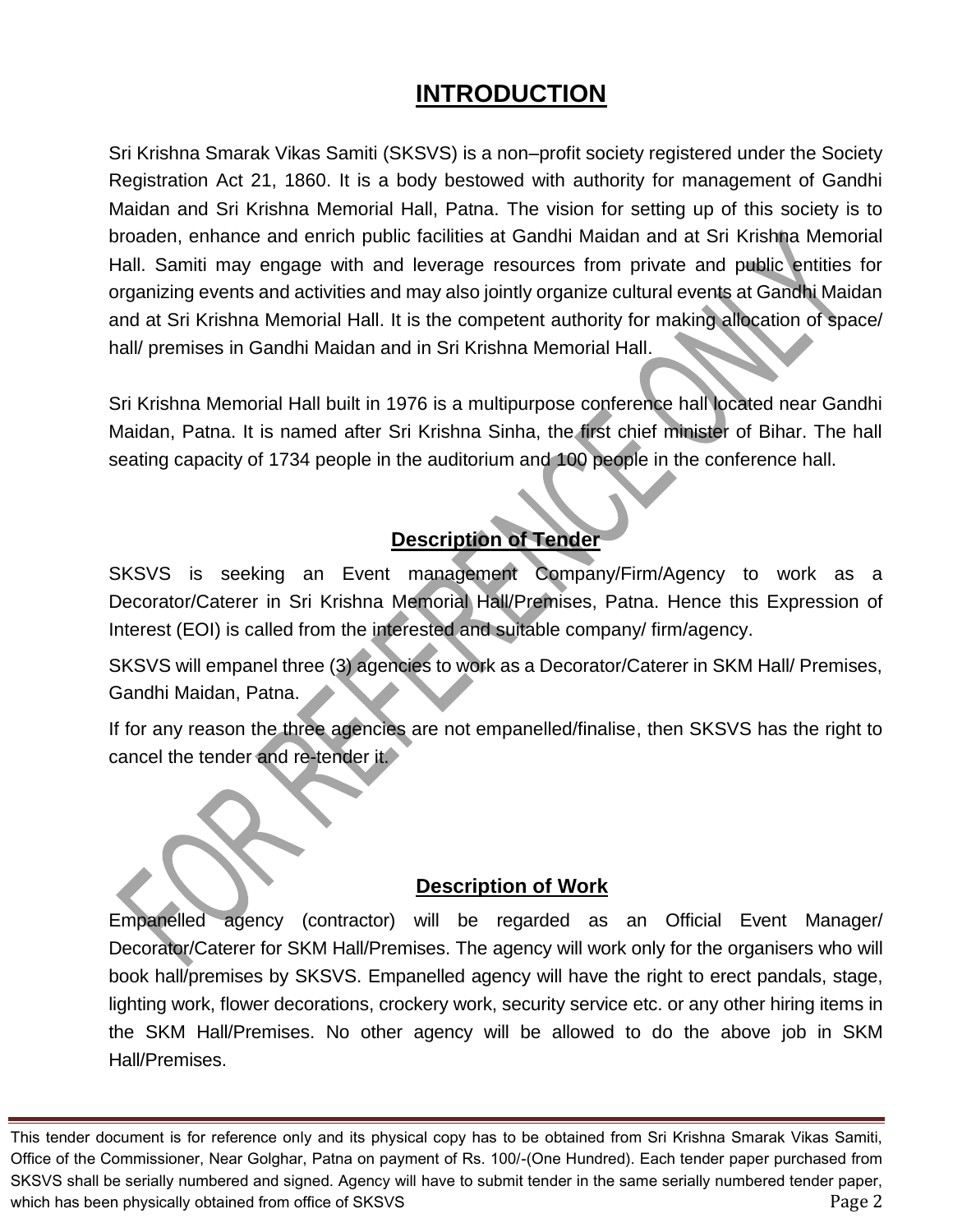# **Eligibility Criteria**

Expression of Interest (EOI) shall be evaluated in two stages:-

## **1. Technical evaluation of proposal**

- a) Annual Turnover during the last 3 (three) years (2013-14, 2014-15 & 2015-16) should be a minimum Rs. 50,00,000/- (fifty lakh) (average) - Details to be attached.
- b) Photocopy of Service Tax Registration & PAN Card To be attached.
- c) EMD of Rs. 5,000/- (Five thousand only)- To be attached.
- d) Company/ firm/Agency should have at least three (3) years experience of providing similar nature of service to any Govt./ Semi-Govt./Private Organization etc. for last three (3) years.

## **2. Financial Bid (Separate sealed envelope)**

The Agency shall be selected after fulfilling all the terms & conditions of the technical bid and the bidder who offers the highest (H1) amount will be considered.

SKSVS will empanel three (03) agencies on the basis of highest financial (H1) bid.

The SKSVS will also empanel two other agencies under mutual consent that they agree to work on the higher financial bid.

For the finalisation of the empanelment of other two (2) agencies, SKSVS will offer H1 rate to the 2<sup>nd</sup> and 3<sup>rd</sup> highest financial bidder. If these two (2) agencies don't agree with H1 rate, then the offer will be given to the next bidder accordingly (in descending order of the value of their financial bid).

Financial proposal would be the net amount (as per financial bid H1) payable to SKSVS that has to be paid on quarterly basis for contract period (11 months) in the form of DD favoring Sri Krishna Smarak Vikas Samiti payable at Patna. The quarterly payment has to be deposited to SKSVS before 15 days of start every quarter.

SKSVS reserves the right to verify the claims made by the Bidders and to carry out the capability assessment of the Bidders and the SKSVS decision shall be final in this regard. SKSVS may, in its absolute discretion, waive any of the conditions and/or requirements in the EOI in respect of any or all of the bidders.

## **Obligations of the bidding agency**

1. The Agency shall use only the SKM Hall/Premises for decoration/catering work and shall not use any other space for any other purposes or for any advertisement.

This tender document is for reference only and its physical copy has to be obtained from Sri Krishna Smarak Vikas Samiti, Office of the Commissioner, Near Golghar, Patna on payment of Rs. 100/-(One Hundred). Each tender paper purchased from SKSVS shall be serially numbered and signed. Agency will have to submit tender in the same serially numbered tender paper, which has been physically obtained from office of SKSVS **Page 3** and the state of  $\sim$  Page 3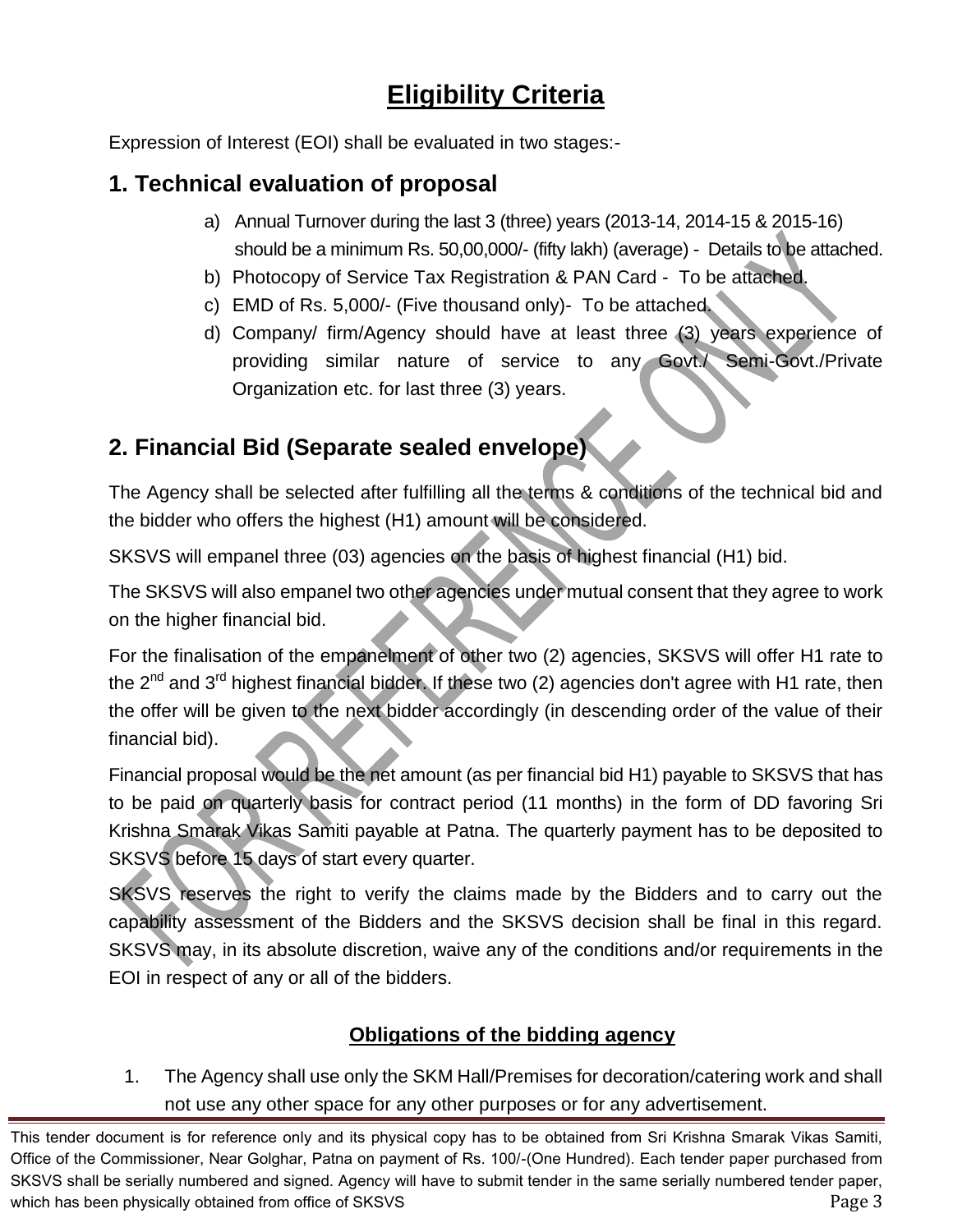- 2. The agency is responsible for maintaining and cleanliness of the area during the event time.
- 3. The Agency shall use cooking & serving space as specified by SKSVS on the ground.

#### **Guidelines for Scope of Work:-**

- a. Empanelled agency will have the right to erect pandals, stage, lighting work, flower decorations, crockery work, security service etc. or any other hiring items in the SKM Hall/Premises.
- b. Complete hygiene and cleanliness has to be maintained in the allotted area. Any litter thrown anywhere in the park area due to the activities of the Person/Firm/Agency has to be cleared/collected by the Agency only.
- c. The item supplied by the agency would be of the best quality.
- d. The empanelled agency will provide adequate fire fighting measures for the pandals in premises area.
- e. Regarding all the electricity works in the premises, the agency needs to use own Genset.
- f. The agency has to do all the decoration and catering work within that time frame for which organiser has booked the hall/premises for their event.
- g. After the each event the SKM Hall/Premises should be labelled by the empanelled agency.
- h. The agency has to take all the belongings from the SKM Hall/Premises on the completion of the event.
- i. The Agency shall not use substandard serving material.
- j. Any work of payment related issue must be handled by agency/event manager itself. SKSVS will not have any responsibility or role in these matters.

#### **Declaration of Successful Bidder**

SKSVS may either choose to accept the proposal of the successful tenderer or invite him for negotiations. Upon acceptance of the proposal of the tenderer financially qualified with or without negotiations, SKSVS shall declare the tenderer as the successful bidder.

This tender document is for reference only and its physical copy has to be obtained from Sri Krishna Smarak Vikas Samiti, Office of the Commissioner, Near Golghar, Patna on payment of Rs. 100/-(One Hundred). Each tender paper purchased from SKSVS shall be serially numbered and signed. Agency will have to submit tender in the same serially numbered tender paper, which has been physically obtained from office of SKSVS **Page 4** and the state of  $\sim$  Page 4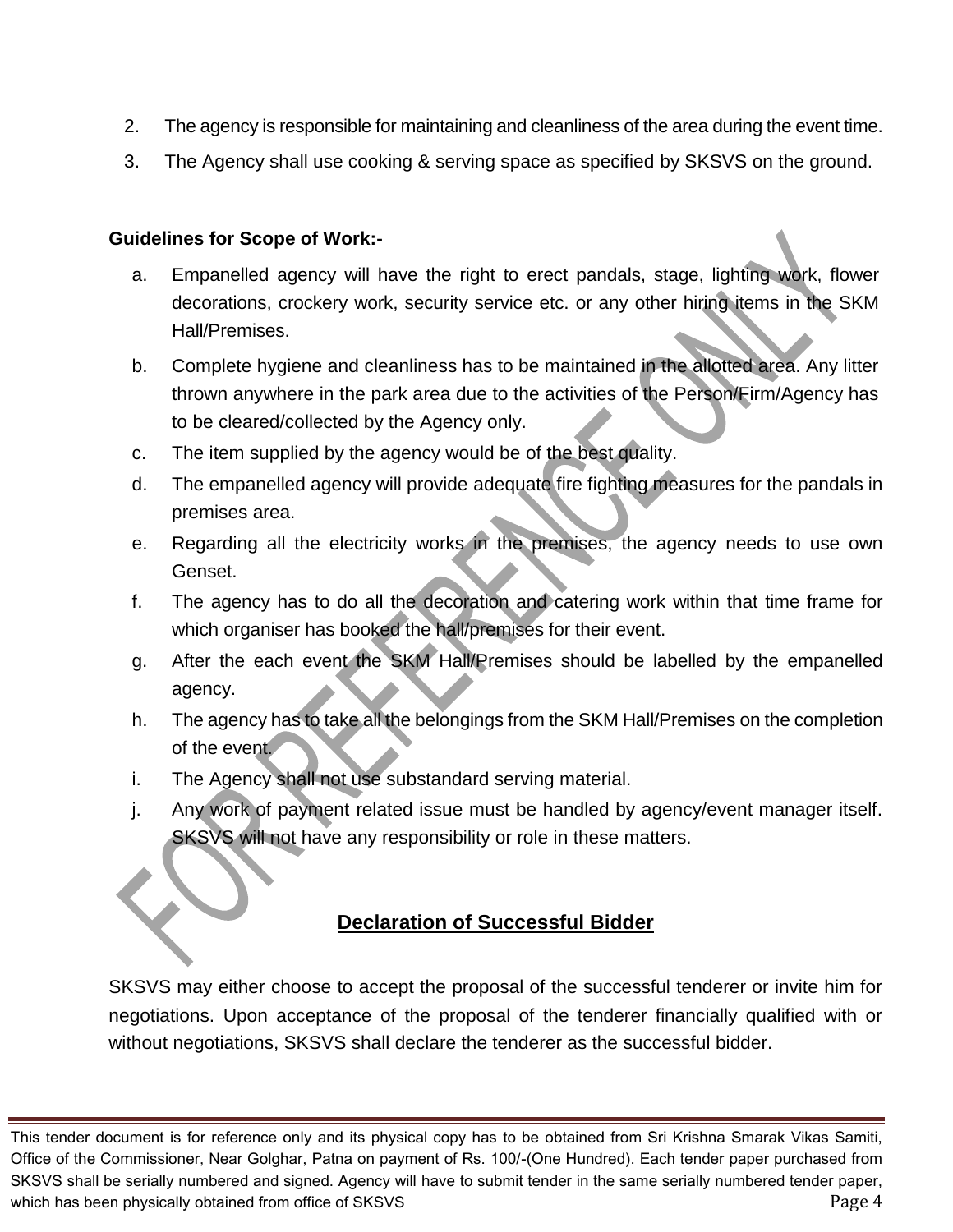### **Overall Management**

The Agency must employ adult and efficient labour/ Staff only. Employment of child labour will lead to the termination of the contract. The successful bidder shall engage only such workers, whose antecedents have been thoroughly verified including character and other formalities.

The agency shall ensure that all the workforce deployed should be in proper uniform while on duty.

#### **Notification**

SKSVS will notify the Successful Bidder by a Letter of Award (LOA) that its Proposal has been accepted.

## **Right to accept or reject proposal**

SKSVS reserves the right to accept or reject any or all of the Proposals without assigning any reason.

SKSVS reserves the right to invite revised Proposals from Bidders with or without amendment of the Tender Document at any stage, without liability or any obligation for such invitation and without assigning any reason.

## **Terms and Conditions**

- 1) The SKSVS empanelled to the Agency for 11 months. The agreement will be made and executed for 11 months only commencing from the date of agreement. This agreement may be further extended upto two more years at the sole discretion of S.K.S.V.S and subject to the satisfactory performance of services and proper fulfillment of all the terms and conditions and subject to decision of SKSVS. However in this event of extension of agreement, bid amount may be increased by certain percentage to be decided by SKSVS.
- 2) The agency will have to pay net amount (as per highest financial bid H1) payable to SKSVS, that has to be paid on quarterly basis for contract period (11 months).
- 3) The successful Agency shall give bank guarantee/DD from the Nationalized bank located in Patna of Rupees Five Lakhs as security, which shall be valid for 11 months and shall be returned to the Agency after the expiry/termination of the allotment period.
- 4) If there is any damage of SKM Hall/Premises property/ facility at Gandhi Maidan or any payments due to SKSVS or any demand from any authority to SKSVS regarding dues payable by the Agency, the Bidder shall be liable to pay the same, failing which SKSVS will take action against the Agency. SKSVS can also encash the bank guarantee/DD held in security to realize this payment.

This tender document is for reference only and its physical copy has to be obtained from Sri Krishna Smarak Vikas Samiti, Office of the Commissioner, Near Golghar, Patna on payment of Rs. 100/-(One Hundred). Each tender paper purchased from SKSVS shall be serially numbered and signed. Agency will have to submit tender in the same serially numbered tender paper, which has been physically obtained from office of SKSVS **Page 5** and the state of  $\sim$  Page 5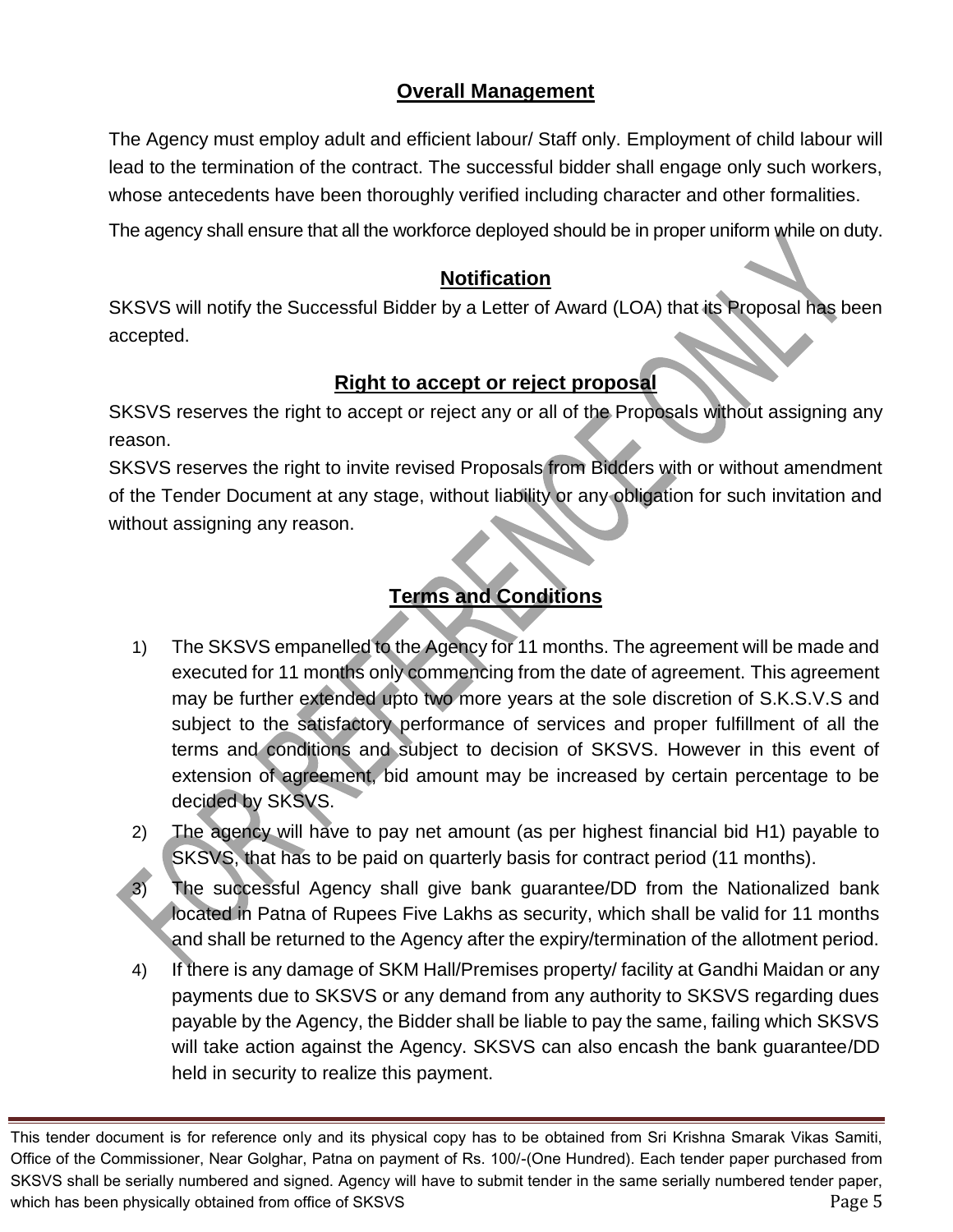- 5) The Agency shall obtain prior permission of SKSVS before carrying out any modifications of structures or before putting any furniture and fixtures in the Hall/ Premises.
- 6) Inspection of the SKM Hall/Premises, event area/space may be conducted by any officer/ employee of SKSVS at any time and day. All damages/breakages etc. noticed by this team will be set right by Agency within a fortnight, failing which SKSVS will carry out repairs/ renovation works and debit the cost to Agency.
- 7) The Agency shall obtain all necessary and statutory permissions and licenses from various departments like fire department/sales tax department and any other concerned departments for running of event management company/catering/ decoration work.
- 8) The empanelled agency is restricted to do the job only for the organiser who have booked the Hall/Premises by the SKSVS.
- 9) The empanelled agency does not have the right to do any personal work, without the permission of SKSVS.
- 10) Any loss incurred to SKM Hall/Premises in the event, due to catering & decoration work this will be recover from the agency.
- 11) If the empanelled agency does not have food license, then it will not be allowed to do catering work, unless and until it obtains food license from competent authority.
- 12) The agency has to use a certified expert for all the electricity work.
- 13) The Agency shall carry out only the specified approved activities in SKM Hall/Premises and shall not carry any unspecified activities in contravention with the agreement. If the Agency indulges in carrying out any unapproved activities the SKSVS shall be at liberty to cancel the agreement after giving fifteen (15) days written notice to the Agency.
- 14) The SKSVS reserves the right to cancel allotment at any point of time after giving fifteen (15) days written notice to the Agency and also the right to inspect and control the development and operational work undertaken by the Agency at all times and the Agency shall obey the orders and directions issued by the SKSVS in the developmental work of the SKM Hall/Premises.
- 15) Complete hygiene and Cleanliness has to be maintained in the allotted area. Any litter thrown anywhere in the park area due to the activities of the Person/Firm/Agency has to be cleared/collected by the Agency only.
- 16) Any other condition found necessary by SKSVS management shall be included after discussion in the agreement.
- 17) The above Terms and Conditions are included in the agreement.

Agency agreeing the above terms and conditions, satisfying the above eligibility conditions and interested in running the above activities should give the **financial bid** with their agency profile.

This tender document is for reference only and its physical copy has to be obtained from Sri Krishna Smarak Vikas Samiti, Office of the Commissioner, Near Golghar, Patna on payment of Rs. 100/-(One Hundred). Each tender paper purchased from SKSVS shall be serially numbered and signed. Agency will have to submit tender in the same serially numbered tender paper, which has been physically obtained from office of SKSVS **Page 6** and the state of  $\sim$  Page 6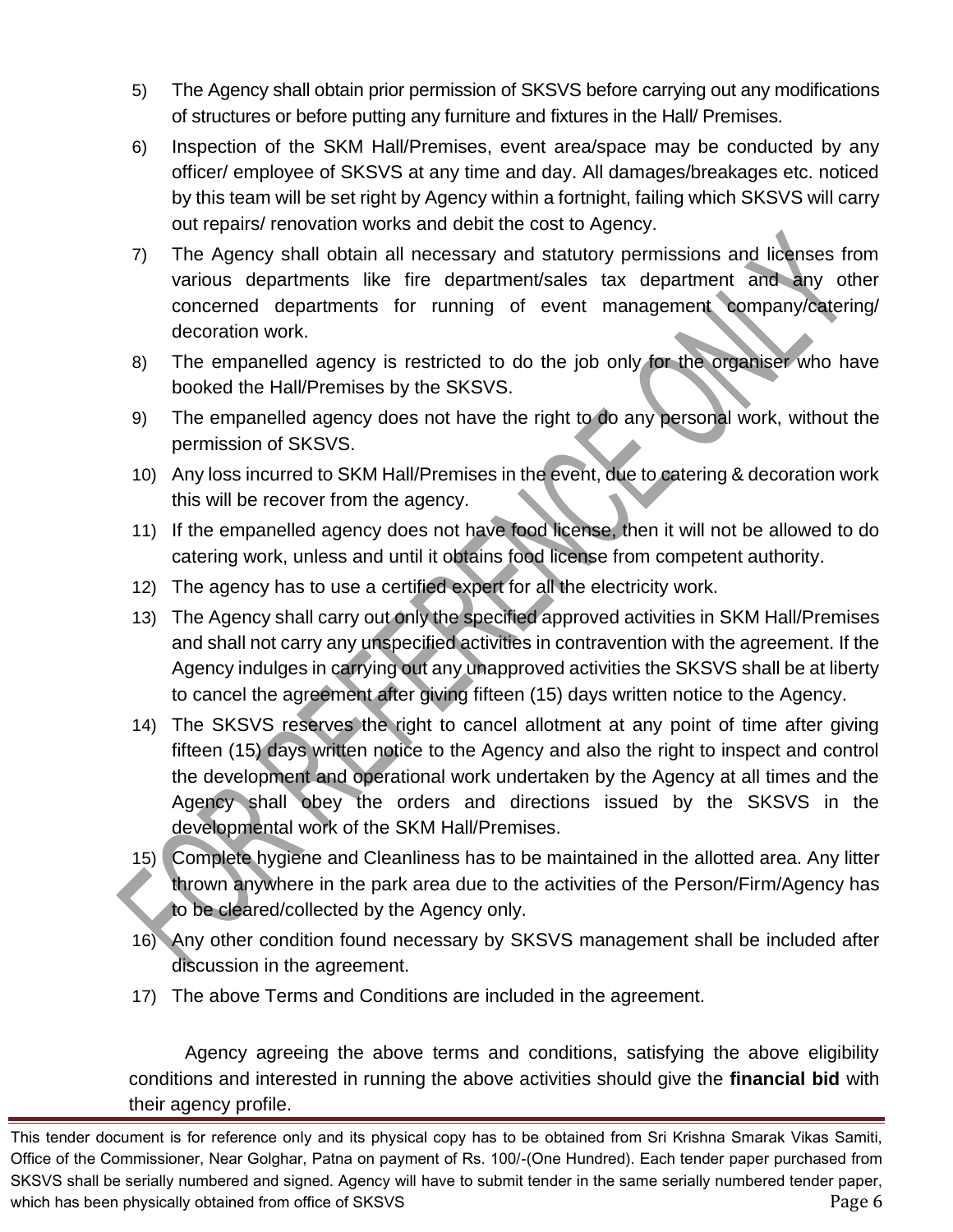#### **Technical Bid Particulars of the Company/ Firm (Please submit along with documentary evidence)**

A bidder shall submit Technical Bid and Financial Bid in separate sealed envelopes contained in another envelope containing both the Financial and Technical Bid. A bidder shall not submit more than one bid.

| S.No.           | <b>Particulars</b>                                                                                                                            |                        |            |              |
|-----------------|-----------------------------------------------------------------------------------------------------------------------------------------------|------------------------|------------|--------------|
| 01              | Name of the Company/Firm                                                                                                                      |                        |            |              |
| 02              | Type of the Company whether,<br>Proprietorship, Partnership Etc.                                                                              |                        |            |              |
| 03              | <b>Address</b><br>and<br>of<br>Name<br>the<br>Proprietor/Partners/Directors<br>of<br>the Company.                                             | (i)<br>(ii)<br>(iii)   |            |              |
| 04              | Registered Office Address and<br>Telephone / Mobile Number &<br>Email address.<br><b>Local Contact Address/</b><br>Telephone / Mobile Number. |                        |            |              |
| 05              | Turnover of the Company/ Firm<br>/Agency during the last 3 years.                                                                             | $2013 - 14$<br>2014-15 | Rs.<br>Rs. | Lakh<br>Lakh |
|                 |                                                                                                                                               | 2015-16                | Rs.        | Lakh         |
| 06              | Work experience of the Company/<br>Firm/Agency during the last 3<br>years.                                                                    |                        |            |              |
| 07<br>08        | Service Tax Registration -<br>(Photocopy)<br>PAN Card (Photocopy)                                                                             |                        |            |              |
|                 |                                                                                                                                               |                        |            |              |
| $\overline{09}$ | <b>Earnest Money Details:</b><br>(Enclose Original<br><b>Bank/Demand Draft)</b>                                                               |                        |            |              |
|                 | 1. Demand/Bank Draft No.<br>2. Bank and Branch Name<br>3. Amount                                                                              |                        |            |              |

#### **Signature of the applicant with Seal**

This tender document is for reference only and its physical copy has to be obtained from Sri Krishna Smarak Vikas Samiti, Office of the Commissioner, Near Golghar, Patna on payment of Rs. 100/-(One Hundred). Each tender paper purchased from SKSVS shall be serially numbered and signed. Agency will have to submit tender in the same serially numbered tender paper, which has been physically obtained from office of SKSVS **Page 7** and the state of  $\alpha$  Page 7